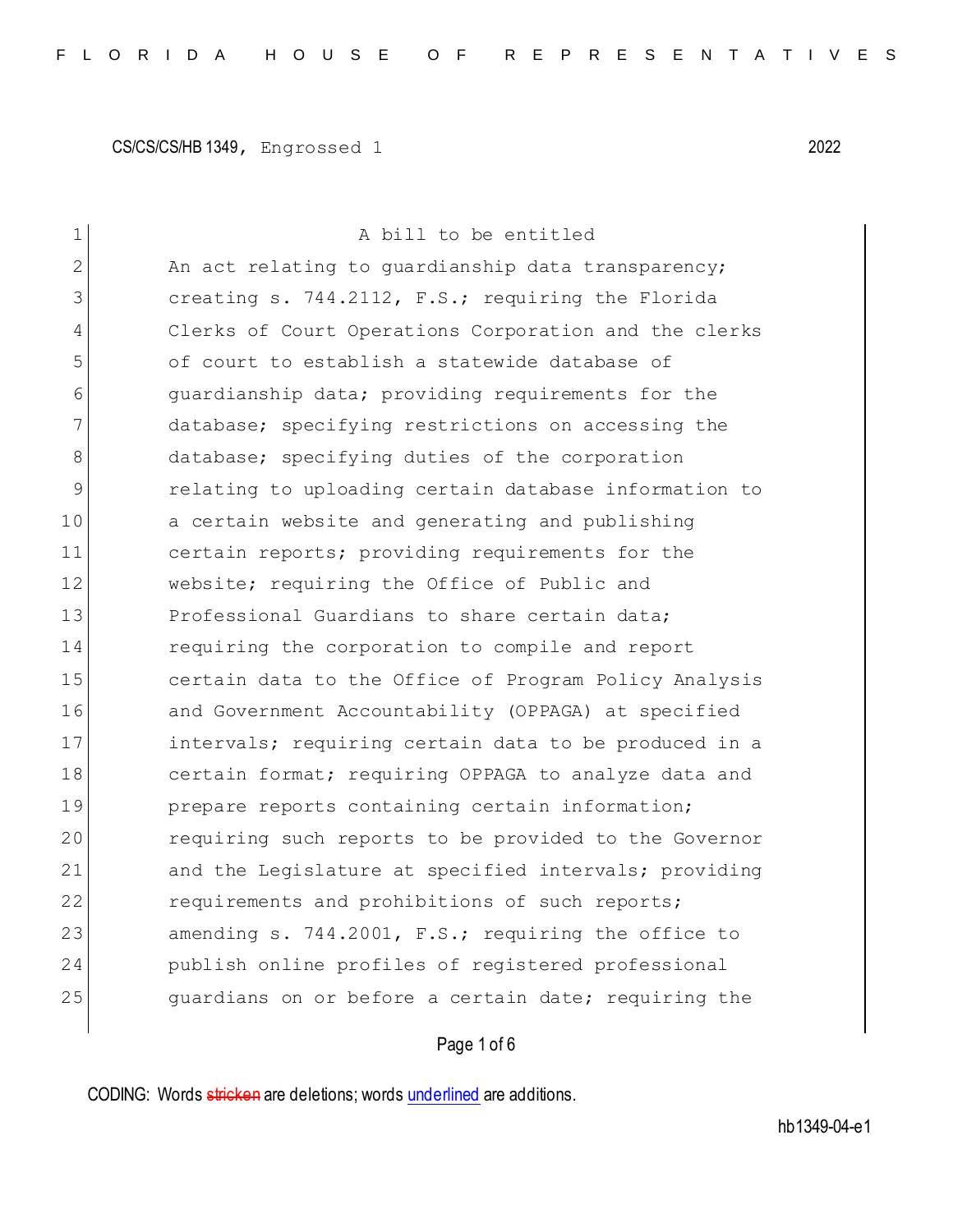| 26 | online profiles to contain certain information;                  |
|----|------------------------------------------------------------------|
| 27 | prohibiting the Department of Elderly Affairs from               |
| 28 | populating the profiles with certain information;                |
| 29 | authorizing the department to adopt rules; providing             |
| 30 | appropriations; providing an effective date.                     |
| 31 |                                                                  |
| 32 | Be It Enacted by the Legislature of the State of Florida:        |
| 33 |                                                                  |
| 34 | Section 1. Section 744.2112, Florida Statutes, is created        |
| 35 | to read:                                                         |
| 36 | 744.2112 Guardianship information and transparency.-             |
| 37 | The Florida Clerks of Court Operations Corporation and<br>(1)    |
| 38 | the clerks of court shall establish a statewide database of      |
| 39 | guardian and guardianship case information to facilitate         |
| 40 | improving court oversight of guardianship cases. The database    |
| 41 | may not be operational for end users until on or after July 1,   |
| 42 | 2023. The database must meet interoperability standards defined  |
| 43 | by the Florida Courts Technology Commission so that each circuit |
| 44 | court can easily access the information for regular use in       |
| 45 | judicial proceedings under this chapter. The database must       |
| 46 | include, at a minimum, the following:                            |
| 47 | The registration status of each professional quardian.<br>(a)    |
| 48 | The substantiated disciplinary history of each<br>(b)            |
| 49 | professional quardian.                                           |
| 50 | The status of each guardian's compliance with the<br>(C)         |
|    | Page 2 of 6                                                      |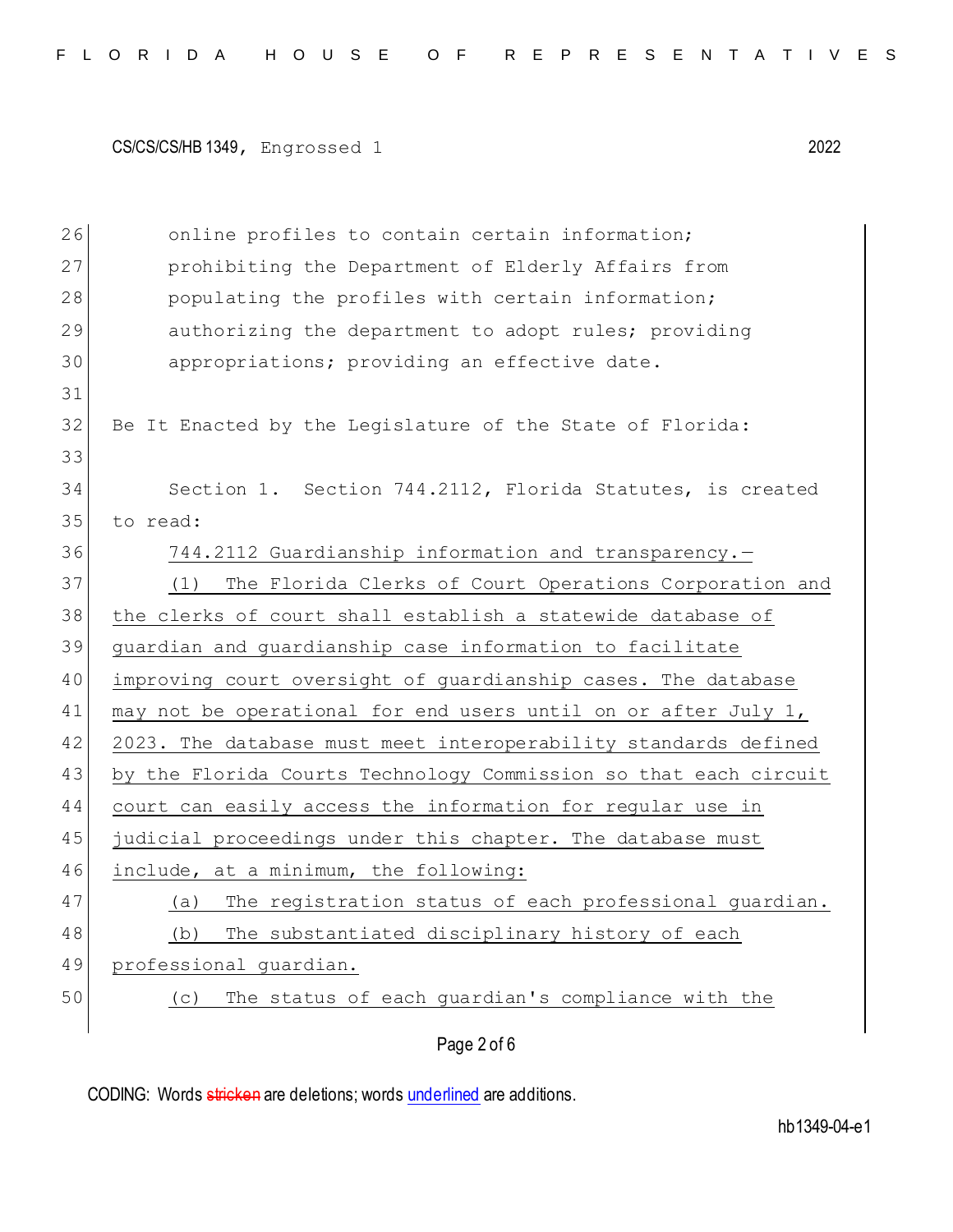| 51 | statutory qualifications for guardianship under s. 744.2003 or   |
|----|------------------------------------------------------------------|
| 52 | s. 744.3145.                                                     |
| 53 | (d)<br>The status of statutorily required reports and            |
| 54 | submissions under chapter 744.                                   |
| 55 | $(2)$ (a) Except as provided under paragraph $(3)$ (b), the      |
| 56 | database shall be accessible only by members of the judiciary,   |
| 57 | their direct staff, and court personnel and clerks of court      |
| 58 | personnel authorized by a judge to assist with guardianship      |
| 59 | matters. The database must restrict access to the information    |
| 60 | necessary to perform such individual's duties, but in no way     |
| 61 | restrict access by judges or magistrates.                        |
| 62 | The database must be searchable by, at a minimum, the<br>(b)     |
| 63 | name of the petitioner, ward, guardian, and legal counsel for    |
| 64 | all parties; the demographic information of the ward; the        |
| 65 | location of the guardian's office; the name of the judge and the |
| 66 | circuit in which the case is brought; and the number of wards    |
| 67 | served by each guardian, by ward county of residence.            |
| 68 | The Florida Clerks of Court Operations Corporation<br>(3)        |
| 69 | shall:                                                           |
| 70 | Upload certain professional guardian information from<br>(a)     |
| 71 | the database to a webpage accessible to the general public in a  |
| 72 | searchable format. Such professional guardian information must   |
| 73 | be limited to the names of professional guardians and current    |
| 74 | data regarding the number of wards served by each guardian, the  |
| 75 | counties of residence of such wards and the number of wards      |
|    | Page 3 of 6                                                      |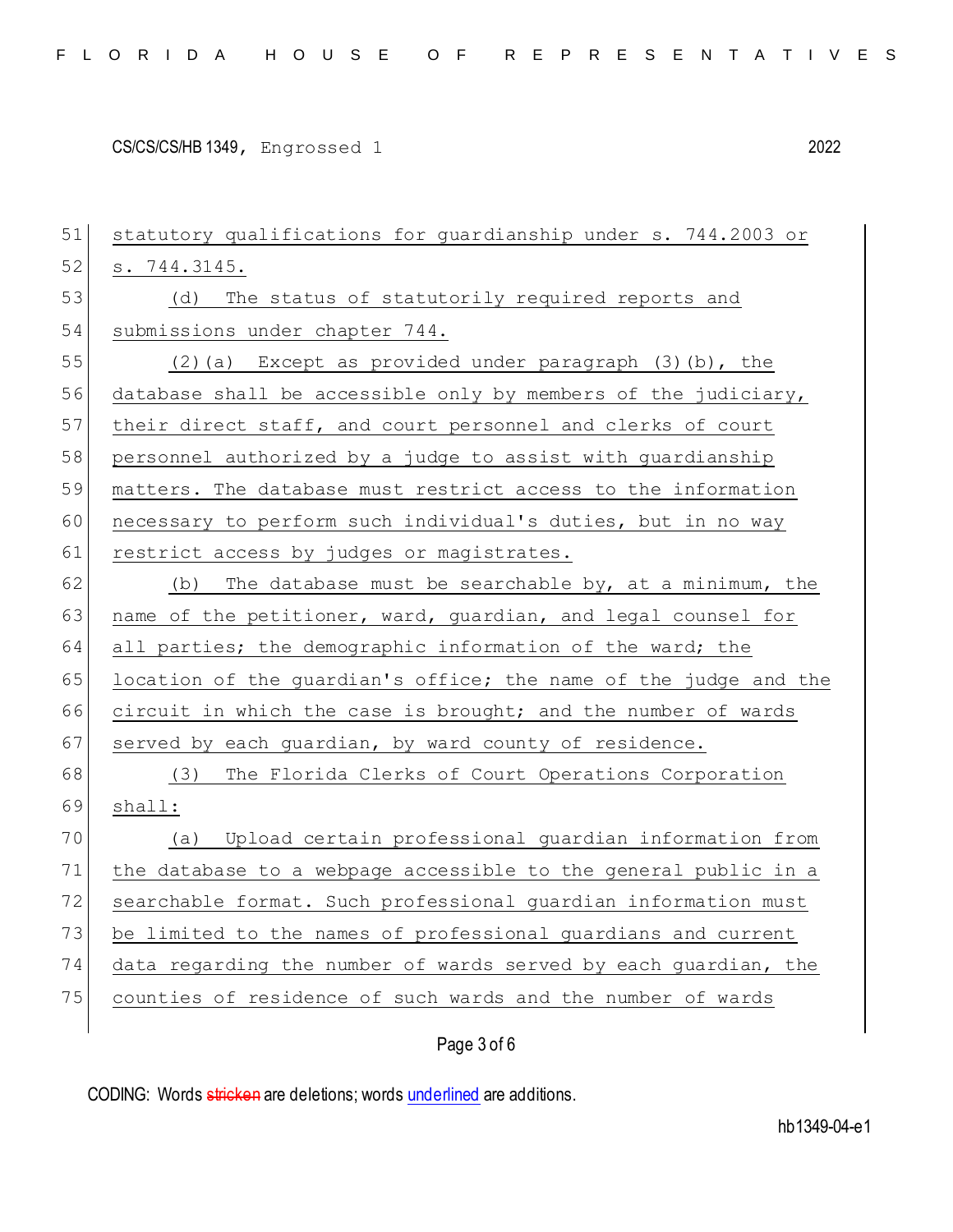76 residing in each county, and whether the wards are under limited 77 or plenary guardianships. Personal identifying information of 78 wards may not be included in the data that is searchable under 79 this paragraph. 80 (b) Generate monthly reports of statewide, circuit-level, 81 and county-level statistical data to provide assistance to the 82 courts and the Department of Elderly Affairs and to provide 83 transparency to the public and the Legislature regarding the 84 state's quardianship system. The monthly reports shall include 85 only aggregated and deidentified data. The Florida Clerks of 86 Court Operations Corporation shall publish the statistical data 87 reports monthly on the webpage under paragraph (a). 88 (c) Generate reports using information in the database at 89 the request of the Legislature, the judiciary, or the Department 90 of Elderly Affairs. 91 (4) The Office of Public and Professional Guardians is 92 directed to share professional guardian registration and 93 disciplinary action information for the purposes of this 94 section. 95 (5)(a) Beginning July 1, 2024, and annually thereafter 96 through July 1, 2027, the Florida Clerks of Court Operations 97 Corporation must compile and report data collected by the clerks 98 of court and the Department of Elderly Affairs and maintained in 99 the database to the Office of Program Policy Analysis and 100 Government Accountability (OPPAGA).

Page 4 of 6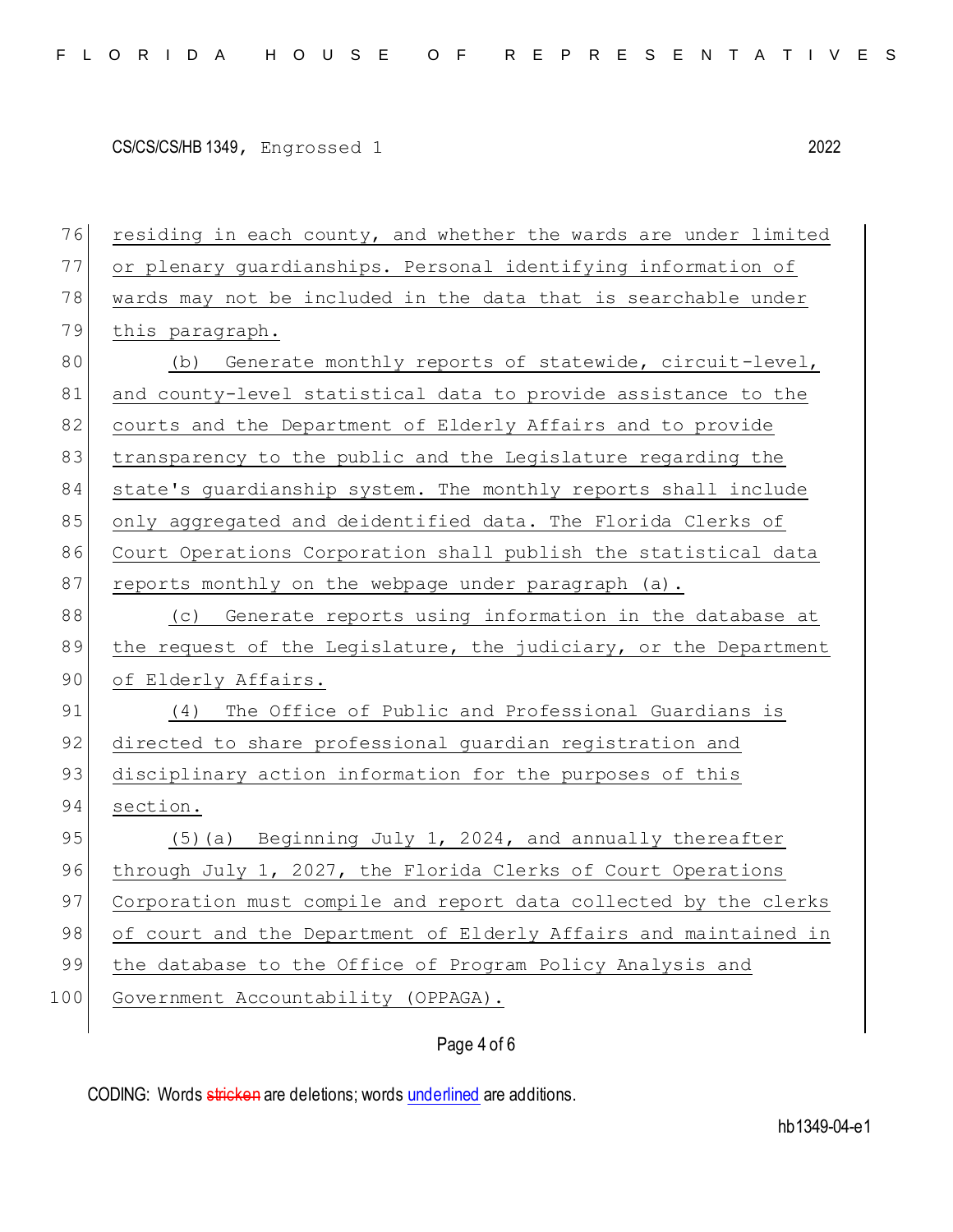101 (b) OPPAGA must analyze the consolidated data compiled in 102 accordance with paragraph (a) to evaluate trends in the use of 103 guardianships in this state and to conduct a comparative 104 analysis of guardianship laws in other states. OPPAGA must 105 consult with the Office of the State Courts Administrator, the 106 Florida Clerks of Court Operations Corporation, the clerks of 107 court, and the Department of Elderly Affairs during its 108 analysis. OPPAGA shall submit a report containing its findings 109 and recommendations to the Governor, the President of the 110 Senate, and the Speaker of the House of Representatives by 111 October 15, 2024, and annually thereafter through October 15, 112 2027. 113 (c) The data compiled and used for the reports required 114 under this subsection must be produced in a statewide, circuit-115 level, and county-level statistical format. Such reports must 116 include only aggregated and deidentified data and may not 117 contain personal identifying information of wards. 118 Section 2. Subsection (7) is added to section 744.2001, 119 Florida Statutes, to read: 120 744.2001 Office of Public and Professional Guardians.-121 There is created the Office of Public and Professional Guardians 122 within the Department of Elderly Affairs. 123 (7)(a) On or before July 1, 2023, the Office of Public and 124 Professional Guardians shall publish on its website a profile of 125 each registered professional guardian. The profiles must be

## Page 5 of 6